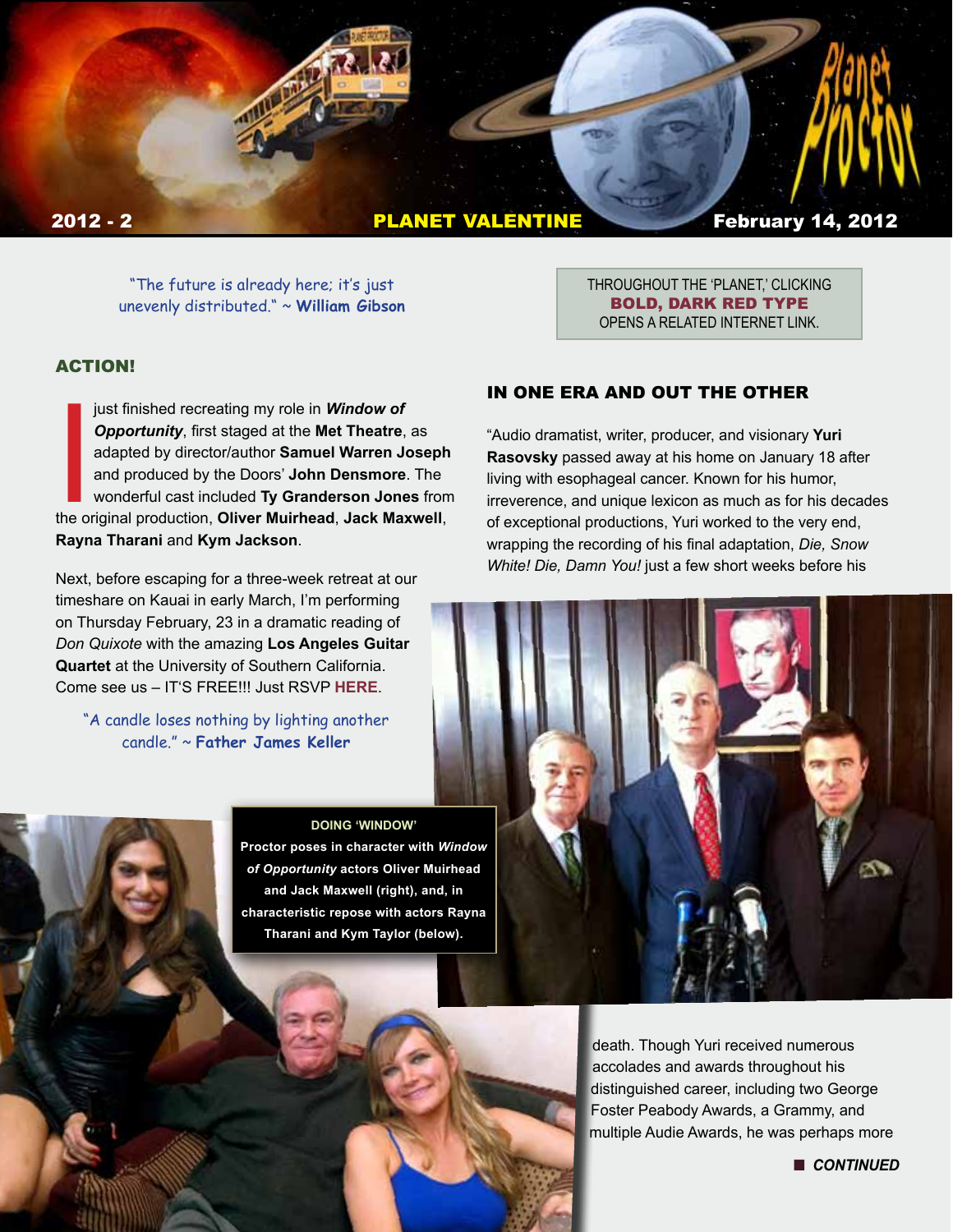

proud of his carefully honed reputation as an irascible fiend.

"Yuri leaves behind his beloved longtime partner in work and in life, **Lorna Raver**, as well as countless devoted colleagues, friends, and admirers. He will be missed terribly, but

# THAT SINKING FEELING

The current plight of the *Costa Concordia* reminds me of a comment made by **Churchill**. After his retirement he was cruising the Mediterranean on an Italian

cruise liner and some Italian journalists asked why an ex-British Prime Minister had chosen an Italian ship.

"There are three things I like about being on an Italian cruise ship," said Churchill. "First, their cuisine is unsurpassed. Second, their service is superb. And then, in time of emergency, there is none of this nonsense about women and children first."

And speaking of children, *LA Times* **letter** writer **Jay Soloway** says, "An imprisoned father who has abandoned his family is preferable to children being raised by loving parents who happen to be of the same

> sex? It absolutely boggles the mind that anyone, much less a candidate for president [like **Rick Santorum**] could make that statement with – pardon the expression – a straight face."

"The problem with political jokes is they get elected." ~ **Henry Cate, VII**

# KILROY'S STILL HERE

During the Second World War, everyone knew the phrase "Kilroy was Here," so in 1946, the American Transit Association's "Speak to America" ran a radio contest to find the original **Kilroy**, offering a full-sized trolley car as the prize. Out of all the applications, however, only 46-year old **James Kilroy** of Quincy, Mass. had irrefutable evidence of his identity.

would encourage those grieving his passing to get back to work and make

**EL FIENDO. Yuri Rasovsky at the**  *Snow White* **session at World Wide Wadio in Hollywood. At right, Yuri's gal, Lorna "Drag Me to Hell" Raver, cuts the "King Kong Died for Our Sins" cake at the memorial held at the Swink-Shimmerman home.**

something great," wrote

**Michele Cobb**, APA President. To this, Lorna adds, "He was keeping at his beloved work to the end: in the last few days at times when he appeared to be sleeping, he could be heard directing actors in session, discussing script re-writes or working on post!"

It is a great loss to the audio world, but we shall strive to perpetuate his genius and the work of **The Hollywood Theatre of the Ear** in the future. **LISTEN**

"If some persons died, and others did not die, death would indeed be a terrible affliction." ~ **Jean de la Bruyère**

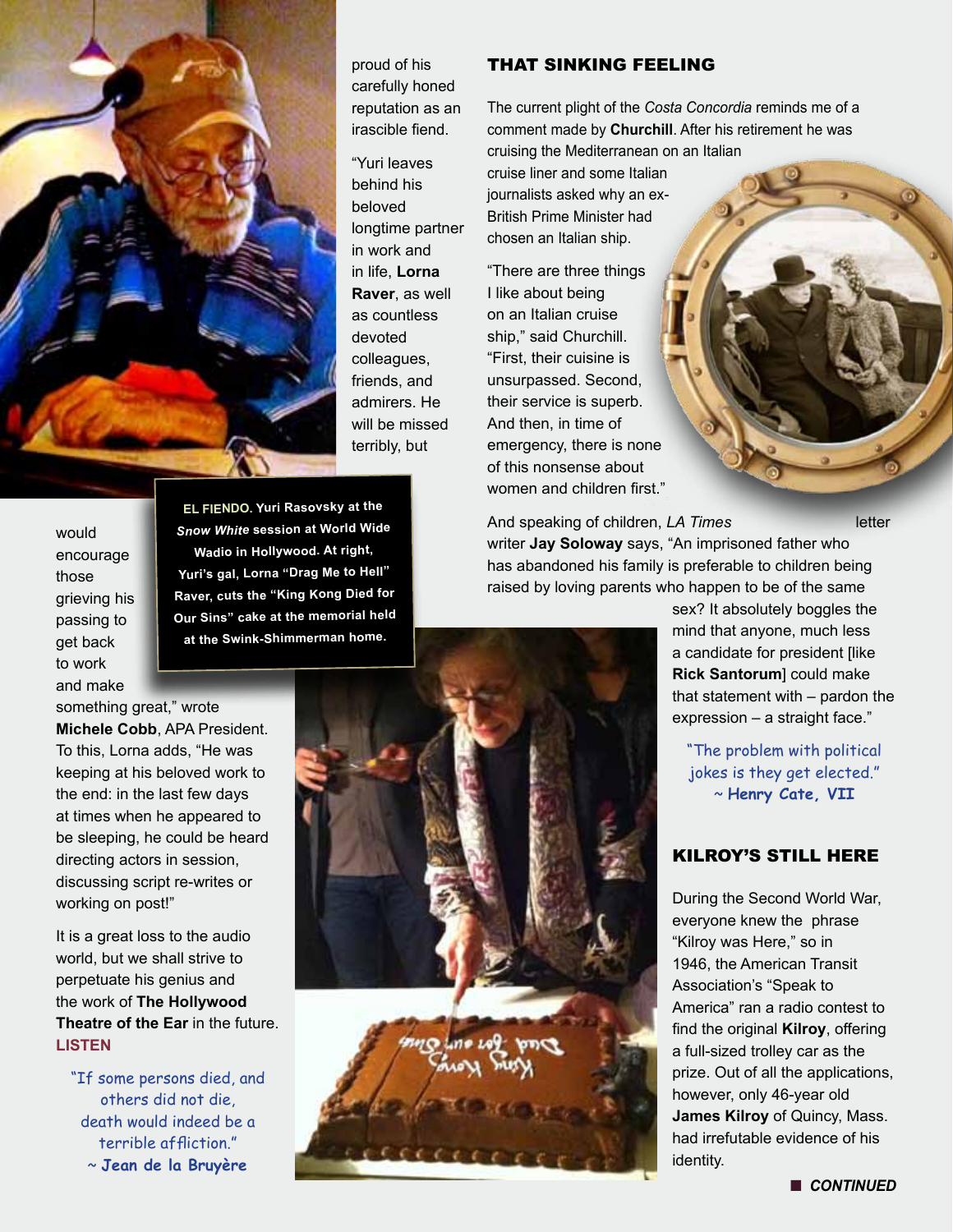

**photo in the Boston American, dated December 23, 1946, shows James Kilroy and family in the trolley that needed transit and rail companies to get it to him in time for Christmas – during a blizzard!**

He was the worker at the Fore River Shipyard who tallied the number of rivets completed every day as workers got paid by the unit. He'd count a block and make a checkmark in semi-waxed lumber chalk so

they wouldn't be counted twice. But when he went home, the riveters would erase the mark, and an off-shift inspector would re-count the rivets, resulting in double pay. Eventually, Kilroy's boss, upset over the high wages, asked him to investigate.

So James added KILROY WAS HERE to the checkmark and a sketch of a guy with a long nose peering over a fence, and soon the riveters stopped wiping away his marks. In due time, Kilroy's playful trademark was seen by many troops shipping overseas on the Quincy vessels and they began recreating the picture wherever they landed, claiming, "It was already there" when they arrived. And ultimately, when an outhouse was built for the exclusive use of the Big Three at the 1946 Potsdam conference, **Stalin**, the first occupant, had to ask his aide, "Who is Kilroy?"

Later, it became a challenge to place the logo in unlikely

places, such as atop Mt. Everest, on the Statue of Liberty, on the Arc De Triumphe, and even scrawled in the dust on the moon. I even have a wooden lapel pin with his big nose, eyes and hands in my personal pin collection.

And yes, James Kilroy won that trolley car, which he gave as a playhouse to his nine kids on Christmas.

"Don't Crush That Dwarf, Hand me the Semi-Waxed Lumber Chalk."

"My choices in life were either to be a piano player in a whorehouse or a politician. And to tell the truth, there's hardly any difference." **~ Harry S. Truman**

#### DRIVE, THEY SAID

A group of seniors were sitting around talking about all their ailments. "My arms have gotten so weak I can hardly lift this cup of coffee," said one. "Yes, I know," said another. "My cataracts are so bad; I can't even *see* my coffee."

"I couldn't even mark an X at election time, my hands are so crippled," volunteered a third. "What? Speak up! What? I can't hear you!"

"I can't turn my head because of the arthritis in my neck," said a fourth, to which several nodded weakly in agreement. "My blood pressure pills make me so dizzy!" exclaimed another. "I forget where I am, and where I'm going," said another. "I guess that's the price we pay for getting old," winced an old man as he slowly shook his head. The others nodded in agreement.

"Well, count your Blessings," said a woman cheerfully, "Thank God we can all still drive."

> "All life is a blur of republicans and meat." **~ Zippy the Pinhead**

> > **n** CONTINUED

n *CONTINUED*

**CHIEF CROWFOOT was the subject of a 1968 documentary – The Ballad of Crowfoot. [WATCH](http://www.youtube.com/watch?v=5oBLw2D9cZk)**

#### WHAT IS LIFE?

*It is the flash of a firefly in the night. It is the breath of a buffalo in the wintertime. It is the little shadow which runs across the grass And loses itself in the Sunset."* 

*– Crowfoot on his deathbed April 1890*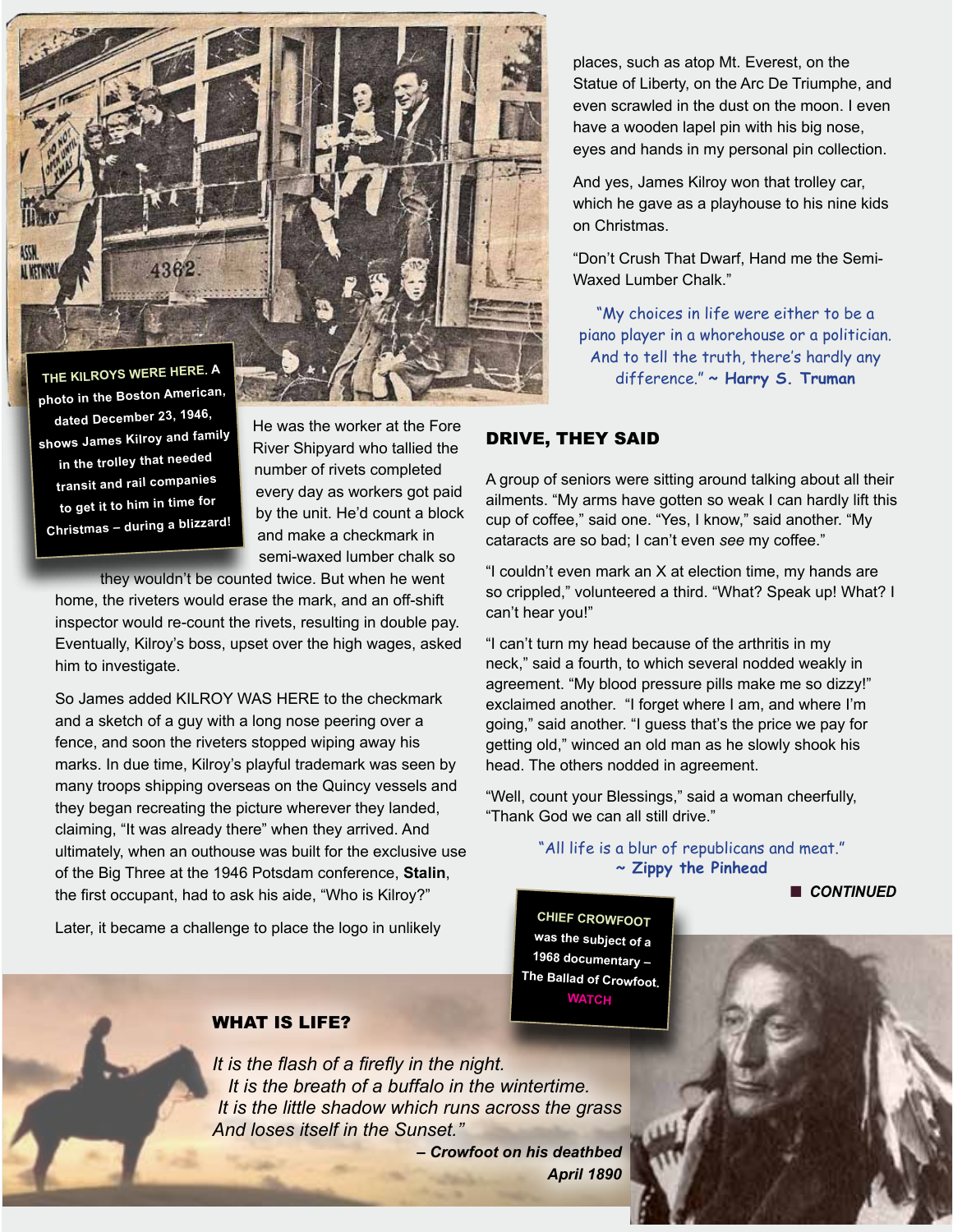"A well-adjusted person is one who makes the same mistake twice without getting nervous." ~ **Alexander Hamilton**

### AND I QUOTE

Many Planeteers have felt compelled recently to barrage me with political comments (don't know why) by famous folks, so I feel obligated to present a few to you:

"There is a cult of ignorance in the United States, and there always has been," comments the late **Isaac Asimov**. "The strain of antiintellectualism has been a constant thread winding its way through our political and cultural life, nurtured by the false notion that democracy means that 'my ignorance is just as good as your knowledge'."

> **PONDERERS AND POETS. Quoted top to bottom: Popper, Marx, Huxley, and Asimov. Below, Carl Sandburg strums.**



To which the philosopher, **Sir Karl Popper** might add, "The only thing a tolerant society can not tolerate is intolerance, because intolerant individuals will use a society's tolerance against it."

On the other hand, former Libertarian Party Presidential candidate **Harry** 

**Browne** believes that "The government is great at breaking your leg, handing you a crutch, and saying 'You see, without me you couldn't walk.'"

And "Yes, Romney is a Mormon," observes sisterin-law **Carole Peterson**, "but it's Gringrich with the multiple wives."

> Oh, well…"Maybe this world is another planet's Hell," wrote **Aldous Huxley**, while **Victor Hugo** noted, "An intelligent Hell would be better than a stupid Paradise."

Finally, it was the great **Groucho Marx** who suggested, "If you order a slice of pie in Antonio,

remember the ala mode…"

"Half of the people in the world don't have the sense God gave a rock. The other half do." ~ **Magic Mike Berger**

**n** CONTINUED

#### JUST ASKIN'

 *Are you happy? It's the only way to be, kid. Yes, be happy, it's a good nice way to be. But not happy-happy, kid, don't be too doubled-up doggone happy.*

*It's the doubled-up doggone happyhappy people . . . bust hard . . . they do bust hard . . . when they bust. Be happy, kid, go to it, but not too doggone happy.*

> *"Snatch of Sliphorn Jazz" by Carl Sandburg*